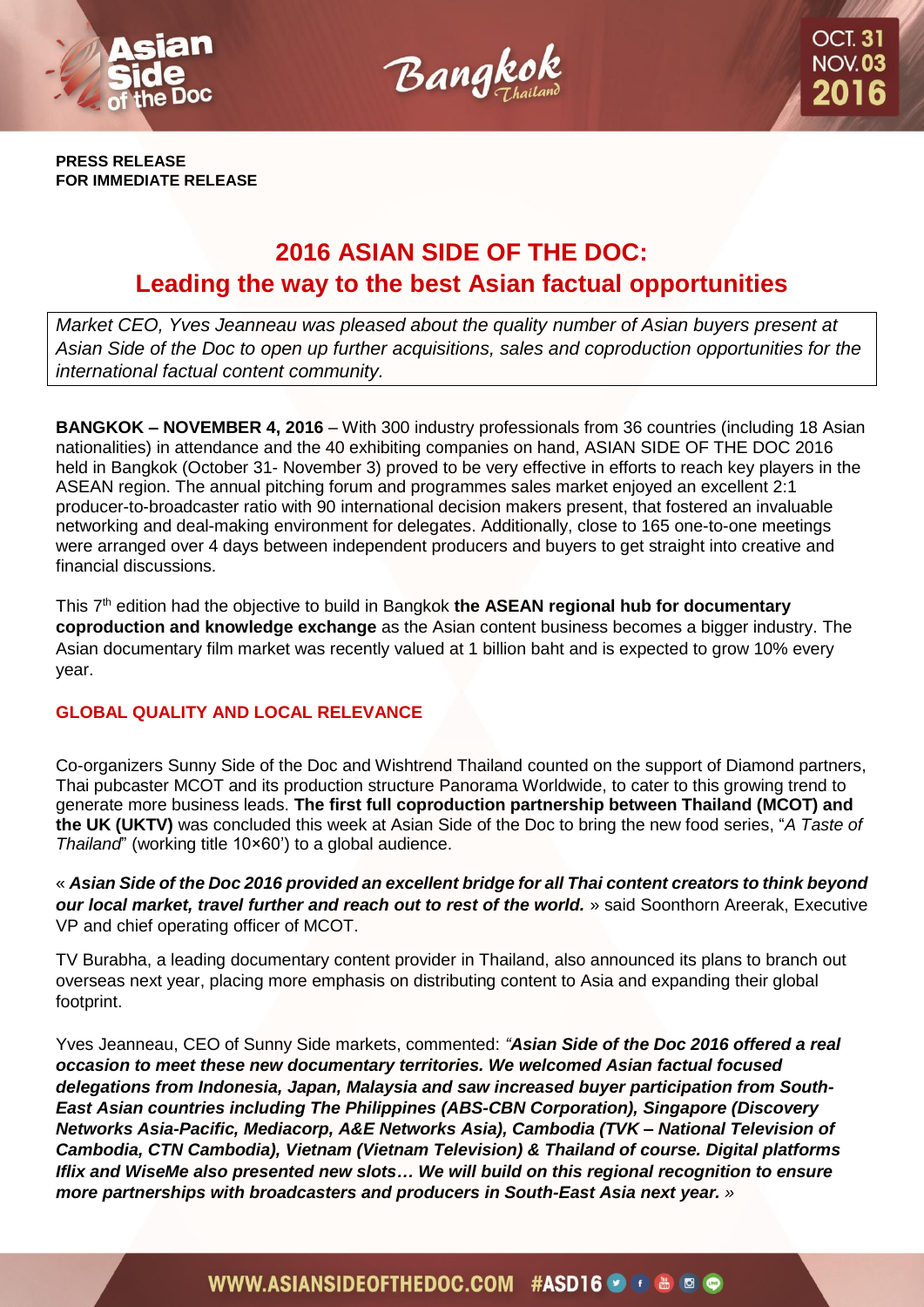



#### **INSPIRING STORIES CROSSING BORDERS**

This year's edition was marked by **the Asian-Pacific launch of the international transmedia format**  "**Generation What**?" Now, in partnership with the Asia-Pacific Broadcasting Union (ABU) and UNESCO, the campaign's co-founders Yami 2 and Upian met financing partners and broadcasters from Japan, Korea, Thailand, Australia…ready to join the project. "Generation What?" Europe (www.generationwhat.eu) recently reached over a million young people in partnership with 15 European broadcasters, coordinated by the European Broadcasting Union.

It was a very inspirational week of conversations, high-quality pitches and talks, in Bangkok. The strong focus on exciting initiatives for factual funding in Asia – **Dare to Dream Asia** (In-Docs), **The Asian Pitch** (NHK/PTS), **Aurora Media Capital**, **Hopes and Dreams II call for projects** (CICC) – as well as on bluechip wildlife programmes and OTT business models from East (new Chinese-backed OTT platform WiseMe) and West (Spicee, France) highlighted the need to adapt to audience behaviour and embrace new ways to produce and distribute documentaries in a highly competitive industry.

A new addition to Asian Side of the Doc this year was the ["VR Village"](http://bit.ly/VR_Village), a space equipped with 10 Gear VR Headsets provided courtesy of *Samsung Thailand,* animated by *AL Caudullo of Explore 360,* and entirely dedicated to live demonstrations of Virtual Reality technology through a variety of immersive stories and innovative formats developed by Okio Studio, AGAT Films Ex Nihilo, Seppia Interactive, Les Poissons Volants, CICC, Mad Films, Les Films de la Butte et Triarri Prod.

### **2016 ASIAN SIDE OF THE DOC AWARDS ANNOUNCED**

An international jury decided the awards [for the best pitched projects](http://bit.ly/Awards_ASD16) among the 32 original stories coming from the Americas, Europe and Asia presented during daily pitch sessions.

The Jury:

**Gabriel Kuperman** – Founder & Director, Luang Prabang Film Festival (Laos) ; **Panuksmi Hardjowirogo** – Founding Producer, M'go Films (Singapore) ; **Mavourneen Dineen** – Senior Producer, 101 East Al Jazeera English Channel (Malaysia) ; **Jean-Luc Vernhet** – Head of International Affairs, INA (France) ; **Soonthorn Areerak** – Executive Vice President, MCOT (Thailand).

- **BEST INTERNATIONAL PROJECT**  *Raghu Rai, An Unframed Portrait* – produced by CRCI PVT. LTD (India)
- **BEST ASIAN PROJECT**  *The Six: Titanic's Chinese Survivors* – produced by Lost Pensivos Films (China)
- **BEST ASEAN PROJECT**  *Hope Frozen* – produced by Panorama Worlwide (Thailand)
- **LUANG PRABANG FILM FESTIVAL AWARD** *The Doctor* – produced by Fat Stone Films (Thailand)

**\*\*\*\*\***

#### **ABOUT ASIAN SIDE OF THE DOC**

Asian Side of the Doc is the first international documentary marketplace in Asia. Created in 2010, this annual event offers new business and creative partnerships opportunities for the international doc professionals on the dynamic Asian factual programmes sector now running in both directions, Asia to Asia, and Asia to the rest of the world. Now in its 7th year, Asian Side of the Doc's objective of building a unified factual content market in Asia and bringing potential co-production partners together is notably achieved.

## WWW.ASIANSIDEOFTHEDOC.COM #ASD16 9 + 6 © 6